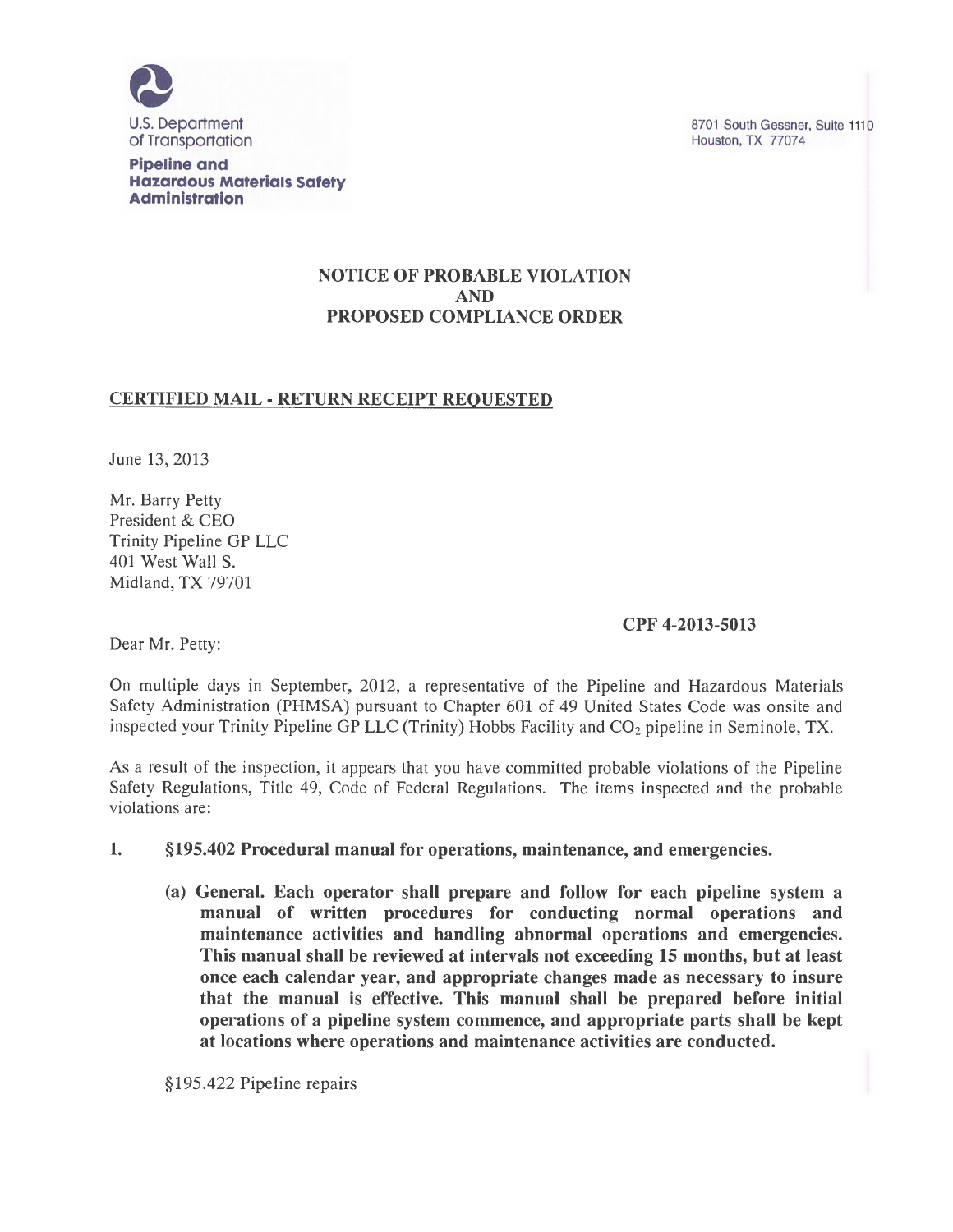(a) Each operator shall, in repairing its pipeline systems, insure that the repairs are made in a safe manner and are made so as to prevent damage to persons or property.

Trinity did not follow their procedures for selecting a repair method for shallow gouges and grooves resulting from a Third Party strike of their line. Also, Trinity failed to follow the process for using a composite sleeve as required by ASME B31.4 (referenced in the Trinity O&M Procedures). Further, Trinity did not properly install the composite sleeve in accordance with the manufacturer's installation procedures.

Trinity personnel presented PHMSA an Engineering Report from Enterteq Engineering dated 7/31/2012 that stated the maximum depth of the defect was 0.009" deep or 3.29%. For this defect, the repair method identified by the Trinity O&M procedures (Table TPL-4) should have been one of the following methods: removal by grinding; a pipe replacement (cutout); or full encirclement welded split sleeve. Instead a "Clock Spring" composite sleeve was installed. This type of repair is not included in the "Approved repairs" listed in table TPL-4.

PHMSA staff confirmed that although the clock spring was used and the Trinity personnel installing the clock spring were certified to install them utilizing the Coil Pass Method, no grinding, magnetic particle or dye penetrant inspection was performed on the defect to identify cracking as required by ASME B31.4. Thus the repair process did not follow the requirements as defined in B31.4

PHMSA staff further confirmed that only the coating immediately surrounding the defect was removed, not the 4-6 inches on each side of the area to be sleeved as required in the Clock Spring installation procedures.

### **2. §195.402(a) Procedural manual for operations, maintenance, and emergencies** (see **Violation Number 1)**

§195.505 Qualification program

(h) After December 16, 2004, provide training, as appropriate, to ensure that individuals performing covered tasks have the necessary knowledge and skills to perform the tasks in a manner that ensures the safe operation of pipeline facilities; and

Trinity failed to follow their procedures and ensure that employees engaged in Corrosion Control and performing covered tasks had the minimum training requirements as prescribed in the Trinity O&M procedures. Trinity O&M procedure section 1.14.2 "Activity – General" states:

"Minimum requirements to qualify as a competent corrosion control person shall include the successful completion of the NACE Basic Corrosion Course and the person shall have attained the rating, by NACE, of Cathodic Protection Tester."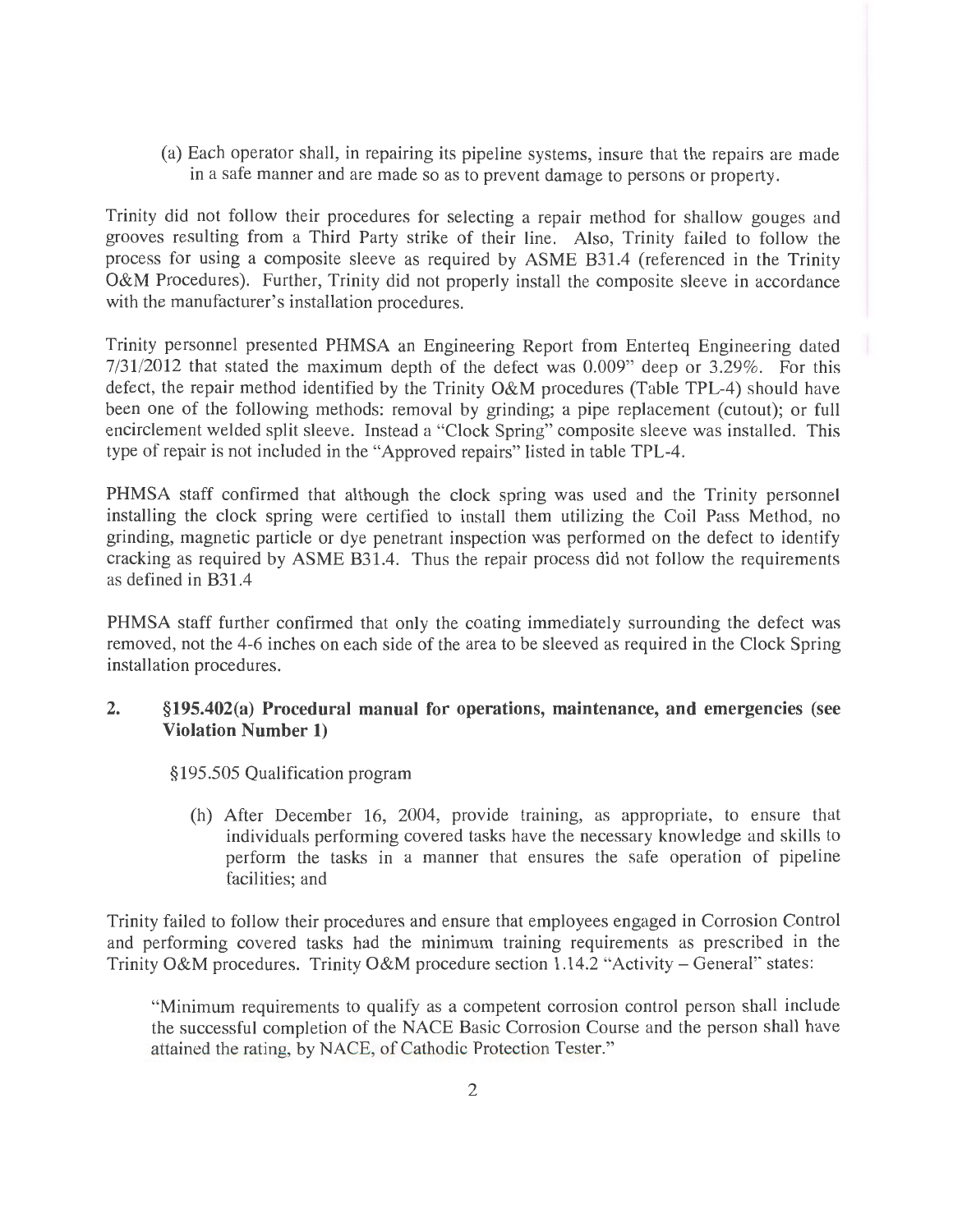PHMSA staff learned that employees engaged in corrosion control had not been certified by NACE as a Cathodic Protection Tester as required in the Trinity O&M procedures. PHMSA staff further confirmed that although an outside contractor was consulted, his involvement with the CP program was only once annually to review procedures and observe work being performed by qualified individuals to determine procedural effectiveness. The contractor was not consulted when changes to the CP system were required.

### 3. § **195.442 Damage Prevention Program**

- (c) **The damage prevention program required by paragraph (a) of this section must, at a minimum:** 
	- **(5) Provide for temporary marking of buried pipelines in the area of excavation activity before, as far as practical, the activity begins.**
	- **(6) Provide as follows for inspection of pipelines that an operator has reason to believe could be damaged by excavation activities:**

Trinity failed to properly locate and mark their buried  $CO<sub>2</sub>$  pipeline in the area of excavation activity. Trinity also failed to provide onsite inspection during the excavation activity. This activity. Trinity also failed to provide onsite inspection during the excavation activity. improper locate, marking and inspection resulted in the pipeline being struck by a "trencher."

On July 18, 2012, Trinity received a One Call Ticket Number 122006589 to locate their pipeline for a planned excavation. A Trinity employee responded and the line was located on July 20, 2012. Prior to work beginning on July 24, 2012, a second Trinity employee located the line to verify the original locator's markings.

Trinity O&M Procedure 1.8 "Activity Over/Near Trinity Pipelines" section 1.8.2 "Procedure" states:

"Determine the location of the pipeline in the area of the activities." "Determine the cover over the pipeline in the area of the activities." "Mark the route of the pipeline before any excavation activities."

At the time of the inspection, Trinity provided PHMSA staff with a document titled "Incident Report of Line Hit" Dated July 24, 2012. The report describes that a line was located by two separate individuals and that Trinity personnel were on site during the excavation until such time the work was no longer a concern to their line. PHMSA staff confirmed that two similar but different locating devices were used, one by each of the respective employees performing the line location. The report also describes that at 1100 hrs the contractor notified Trinity personnel that they had struck a metal line. Trinity personnel later confirmed that line to be the Trinity 12"  $CO<sub>2</sub>$  pipeline.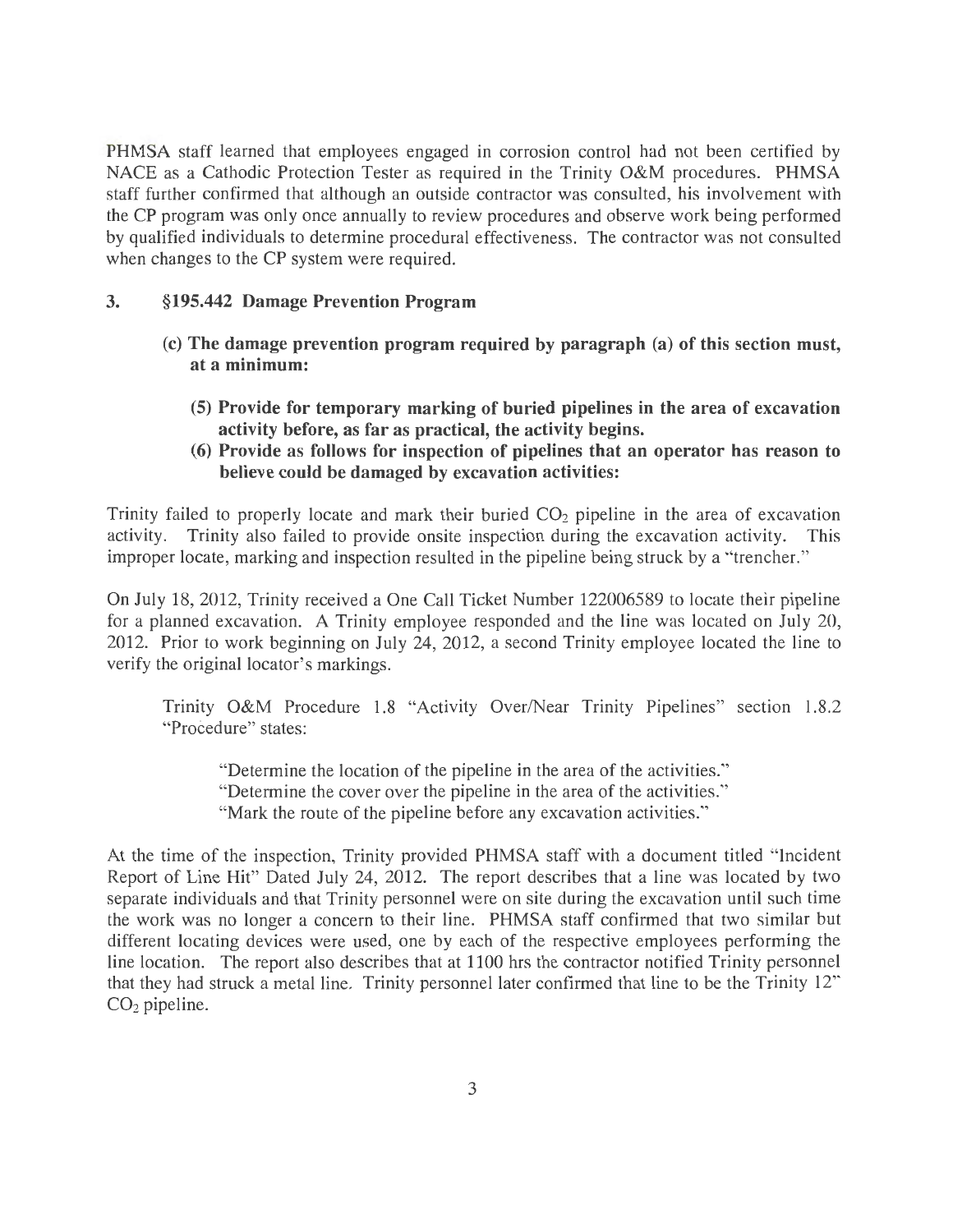Trinity personnel failed to properly mark their line and left the construction site prior to their line being crossed.

# 4. §195.571 What criteria must I use to determine the adequacy of cathodic protection?

Cathodic protection required by this Subpart must comply with one or more of the applicable criteria and other considerations for cathodic protection contained in paragraphs 6.2 and 6.3 of NACE SP 0169 (incorporated by reference, see § 195.3).

Trinity failed to properly apply the -0.850 V "ON" criteria in determining the adequacy of cathodic protection on their pipeline system. Specifically, Trinity failed to consider voltage drop as required by paragraph 6.2 of NACE SP 0169.

Trinity personnel stated they only use the -0.850 V "ON" criteria referenced in paragraph 6.2.2.1.1 of NACE SP 0169. As Trinity is only using the -0.850V criteria, 6.2.2.1.1 of NACE SP 0169 applies.

Paragraph 6.2.2.1.1 states:

"A negative (cathodic) potential of at least 850 m V with the CP applied. This potential is measured with respect to a saturated copper/copper sulfate reference electrode contacting the electrolyte. Voltage drops other than those across the structure to-electrolyte boundary must be considered for valid interpretation of this voltage measurement.

NOTE: Consideration is understood to mean the application of sound engineering practice in determining the significance of voltage drops by methods such as:

6.2.2.1.1.1 Measuring or calculating the voltage drop(s);

- 6.2.2.1.1.2 Reviewing the historical performance of the CP system;
- $6.2.2.1.1.3$  Evaluating the physical and electrical characteristics of the pipe and its environment; and
- 6.2.2.1.1.4 Determining whether or not there is physical evidence of corrosion."

After reviewing the Pipe to Soil Potential Survey for 2011, PHMSA staff could not identify how Trinity was considering voltage drop. Trinity personnel confirmed an interrupted survey has never been completed, nor has a Close Interval Survey been conducted. Trinity was unable to provide a justification or analysis for voltage drop consideration.

The evidence shows that Trinity failed to use proper criteria in determining the adequacy of cathodic protection on their pipeline system by failing to consider voltage drop. In the alternative, Trinity failed to provide records during the inspection that show voltage drop was considered as required by 195.589(c).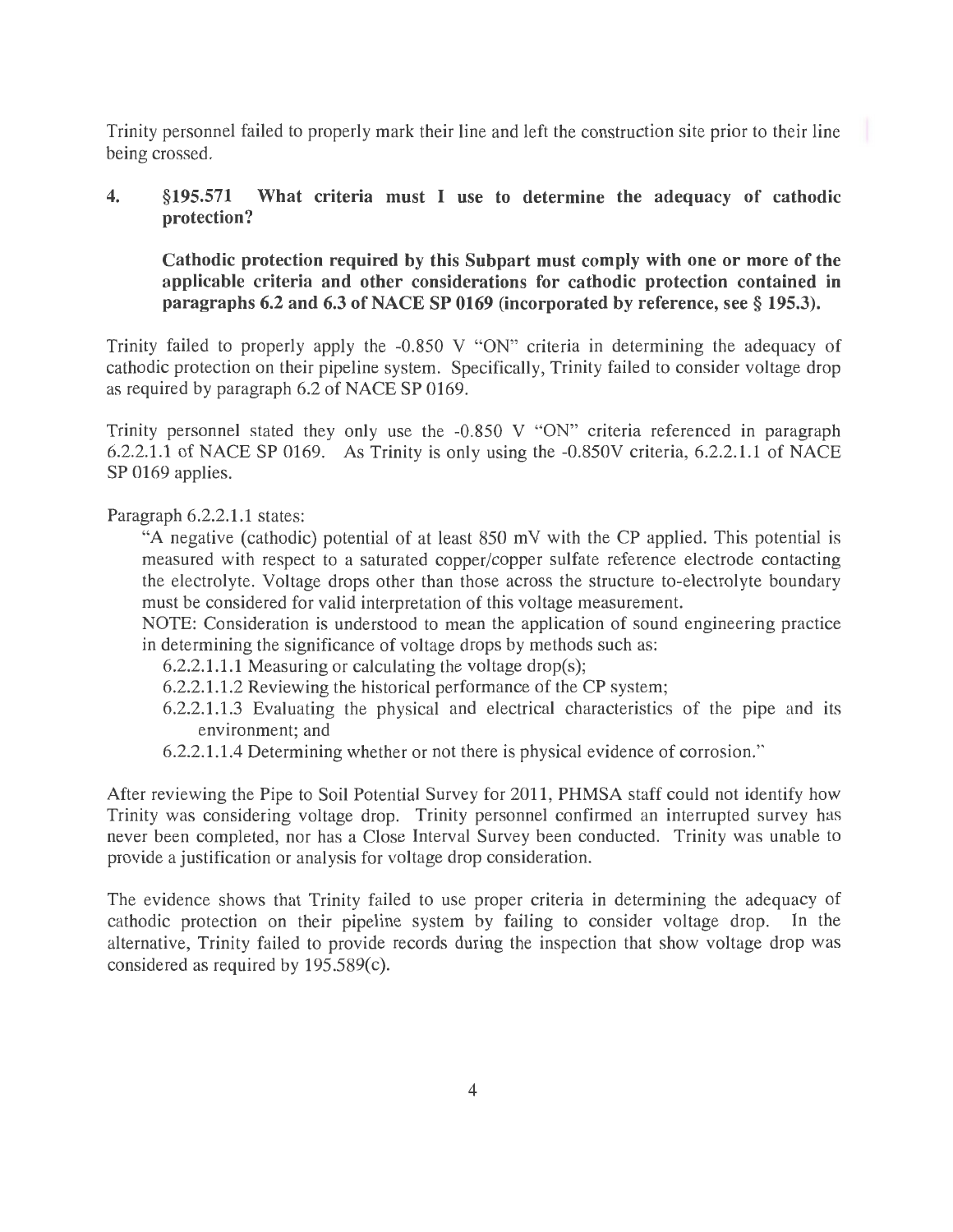- 5. §195.573 What must I do to monitor external corrosion control?
	- (a) Protected pipelines. You must do the following to determine whether cathodic protection required by this subpart complies with § 195.571:
		- (2) Identify not more than 2 years after cathodic protection is installed, the circumstances in which a close-interval survey or comparable technology is practicable and necessary to accomplish the objectives of paragraph 10.1.1.3 of NACE SP 0169 (incorporated by reference, see § 195.3).

Trinity failed to identify, within the allotted 2 year timeframe, the circumstances in which a Close Interval Survey (CIS) or comparable technology is practicable and necessary to accomplish the objectives of paragraph 10.1.1.3 of NACE SP 0169 (incorporated by reference, see § 195.3).

Paragraph 10.1.1.3 of NACE SP 0169 10.1.1.3 states:

"Where practicable and determined necessary by sound engineering practice, a detailed (close-interval) potential survey should be conducted to

- (a) assess the effectiveness of the cathodic protection system;
- (b) provide base line operating data;
- (c) locate areas of inadequate protection levels;
- (d) identify locations likely to be adversely affected by construction, stray currents, or other unusual environmental conditions; or
- (e) select areas to be monitored periodically."

PHMSA staff learned that an interrupted survey has never been completed, nor has a CIS been conducted on the pipeline. As identified in paragraph 10.1.1.3 of NACE SP 0169 items (a) and (d), a CIS is not only used to assess the effectiveness of the cathodic protection levels, it will also identify locations likely to be adversely affected by construction, stray currents, or other unusual environmental conditions. Trinity was unable to provide documentation of any survey nor could they show PHMSA any criteria or procedure that would lead to Trinity identifying when or where to perform the surveys.

#### Warning Items

With respect to item 3 we have reviewed the circumstances and supporting documents involved in this case and have decided not to conduct additional enforcement action or penalty assessment proceedings at this time. We advise you to promptly correct these item(s). Failure to do so may result in additional enforcement action.

#### Proposed Compliance Order

With respect to items 1, 2, 4, and 5 pursuant to 49 United States Code § 60118, the Pipeline and Hazardous Materials Safety Administration proposes to issue a Compliance Order to Trinity. Please refer to the *Proposed Compliance Order,* which is enclosed and made a part of this Notice.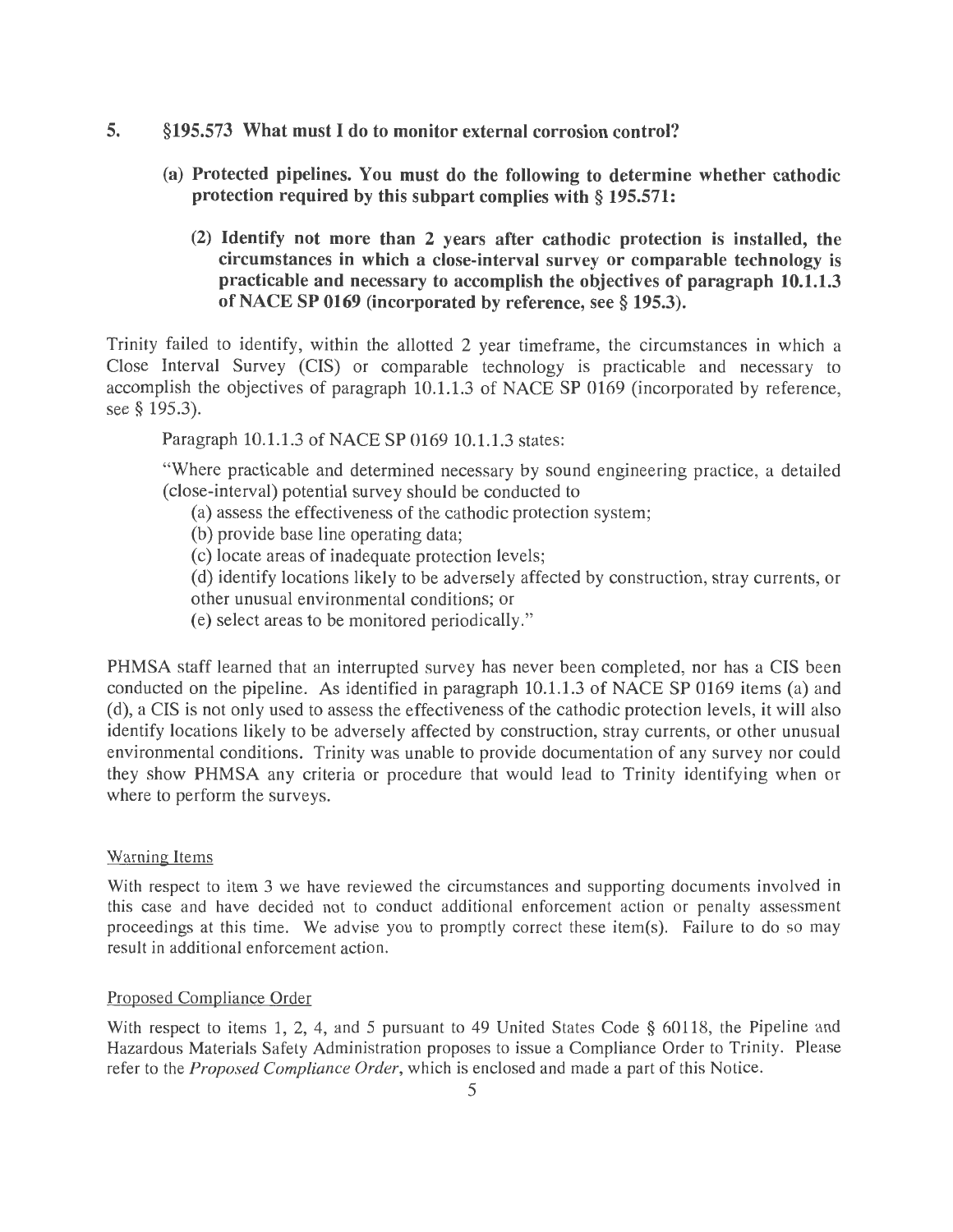#### Response to this Notice

Enclosed as part of this Notice is a document entitled *Response Options for Pipeline Operators in Compliance Proceedings.* Please refer to this document and note the response options. All material you submit in response to this enforcement action may be made publicly available. If you believe that any portion of your responsive material qualifies for confidential treatment under 5 U.S.C. 552(b), along with the complete original document you must provide a second copy of the document with the portions you believe qualify for confidential treatment redacted and an explanation of why you believe the redacted information qualifies for confidential treatment under 5 U.S.C. 552(b). If you do not respond within 30 days of receipt of this Notice, this constitutes a waiver of your right to contest the allegations in this Notice and authorizes the Associate Administrator for Pipeline Safety to find facts as alleged in this Notice without further notice to you and to issue a Final Order.

In your correspondence on this matter, please refer to **CPF 4-2013-5013** and for each document you submit, please provide a copy in electronic format whenever possible.

Sincerely,

All day

R. M. Seeley Director, Southwest Region Pipeline and Hazardous Materials Safety Administration

Enclosures: *Proposed Compliance Order Response Options for Pipeline Operators in Compliance Proceedings*